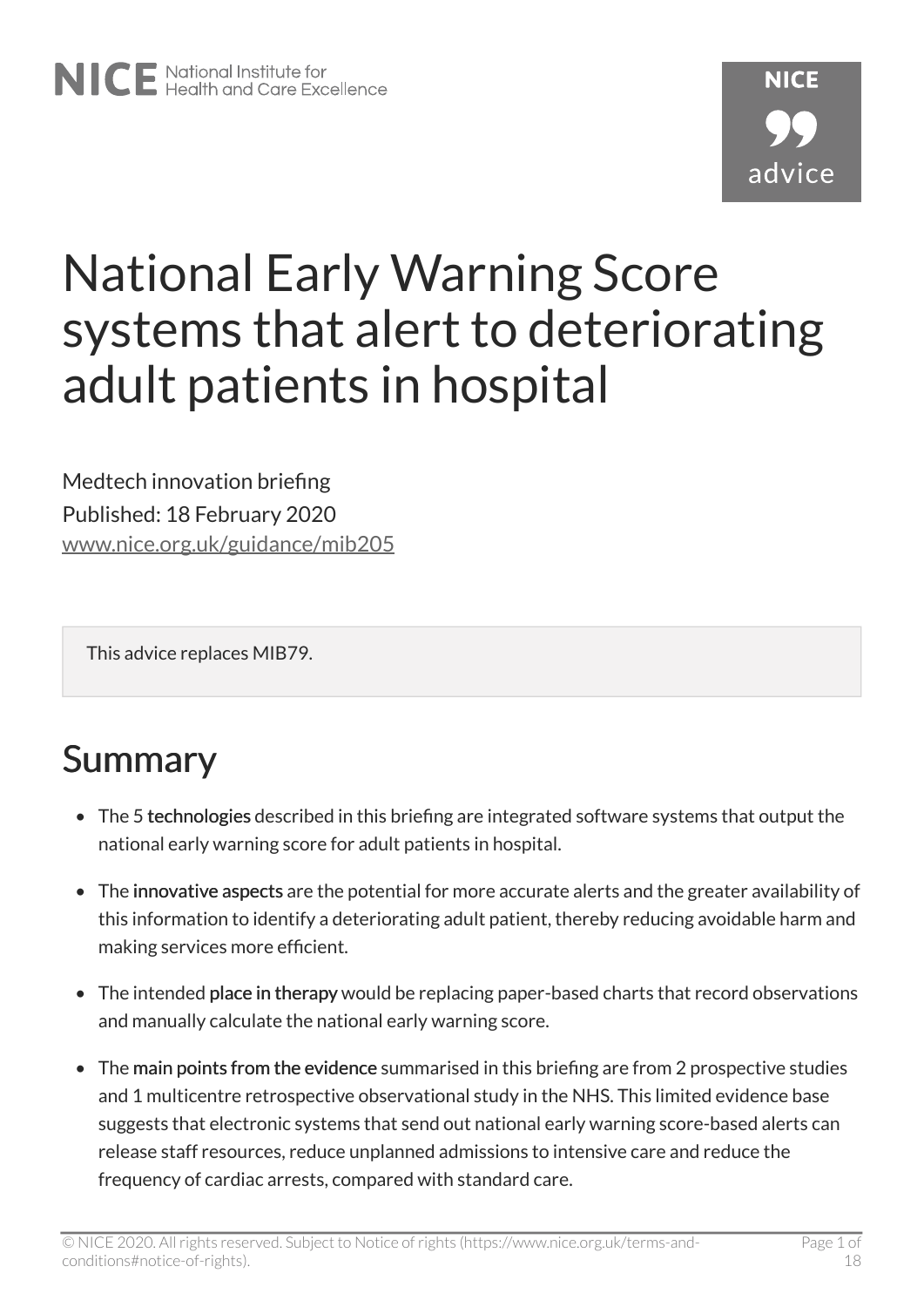- Key uncertainties are the lack of evidence for national early warning score-based alerts from these technologies in the NHS. Further research could improve understanding of how best to use them, and help determine the cost and resource impact.
- The cost of early warning systems typically ranges from £30,000 to £90,000 for initial system installation, configuration and set up, with ongoing annual licence costs from £0.35 to £0.70 per acute bed, per day (exclusive of VAT). The resource impact would be in addition to standard care because it requires changes to IT infrastructure and initial staff training. But once adopted it could release nursing resources for other tasks. There is limited evidence to support this release of resources.

# The technology

The [National Early Warning Score](https://www.rcplondon.ac.uk/projects/outputs/national-early-warning-score-news-2) (NEWS2) is a system for scoring the physiological measurements that are routinely recorded at the patient's bedside. Its purpose is to identify acutely ill patients, including those with sepsis, in hospitals in England. The NEWS2 scoring system measures 6 physiological parameters:

- respiration rate
- oxygen saturation
- systolic blood pressure
- pulse rate
- level of consciousness or new-onset confusion
- temperature.

A score of 0, 1, 2 or 3 is allocated to each parameter. A higher score means the parameter is further from the normal range. Appropriate clinical responses are given for threshold (trigger) levels, with a recommendation to review and agree these locally:

- Low risk (aggregate score 1 to 4) prompt assessment by ward nurse to decide on change to frequency of monitoring or escalation of clinical care.
- Low to medium risk (score of 3 in any single parameter) urgent review by ward-based doctor to determine cause and to decide on change to frequency of monitoring or escalation of clinical care.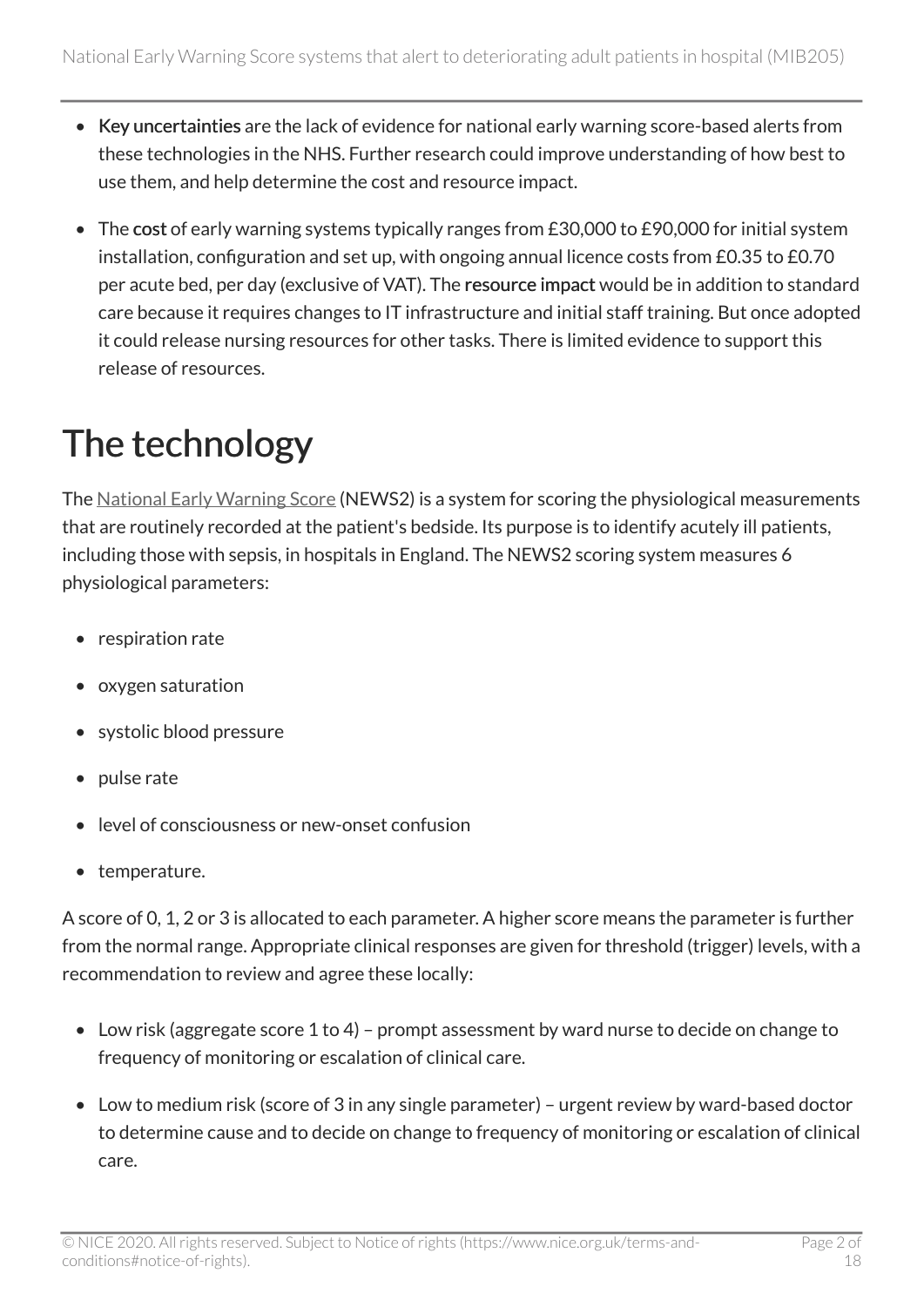- Medium risk (aggregate score 5 to 6) urgent review by ward-based doctor or acute team nurse to decide on escalation to critical care team.
- High risk (aggregate score of 7 or over) emergency assessment by critical care team, usually leading to patient transfer to higher-dependency care area.

The recommendation for a NEWS2 aggregate score of 0 (that is, no change to any parameter) is a minimum 12-hourly review and to continue routine monitoring.

This briefing focuses on 5 early warning score (EWS) 'track and trigger' systems that can be configured to the NEWS2 specifications. They integrate with electronic health record (EHR) systems to remotely monitor manually entered or automatically captured physiological parameter data directly from bedside patient monitors. They are designed to calculate aggregated scores and automatically generate NEWS2 alerts. This is so that patients in acute and general inpatient wards whose condition is deteriorating are identified and get the appropriate clinical response.

Other, similar technologies may be available but are not included in this briefing (for example, if they were not identified or the company chose not to participate).

The EWS technologies typically consist of a single or modular licensed software application, which integrates with a hospital's existing IT infrastructure. The EWS technologies interface with the hospital's EHR system via electronic health information standards (for example, Health Level 7 [HL7]) to store, access and monitor patient physiological parameter data. They also include hardware, including servers (for example, for the EWS application and database) and desktop or mobile computers, tablets, smartphones, pagers or digital enhanced cordless technology (DECT) phones. These are normally supplied at additional cost by the local hospital's IT services, which use Local Area Networks (LAN) or Wi-Fi to alert clinical staff to deteriorating patients, based on the calculated NEWS2 scores.

Standalone patient bedside monitoring systems with EWS functionality and standalone online or mobile app EWS calculators are out of the scope of this briefing.

The EWS technologies identified and their key features are summarised in table 1.

## Table 1 Summary of included EWS technologies

| EWS system and the    | <b>EHR</b>          |  | Data capture   Mobile alert device types   CE marking |  |
|-----------------------|---------------------|--|-------------------------------------------------------|--|
| company that makes it | $ $ integration $ $ |  |                                                       |  |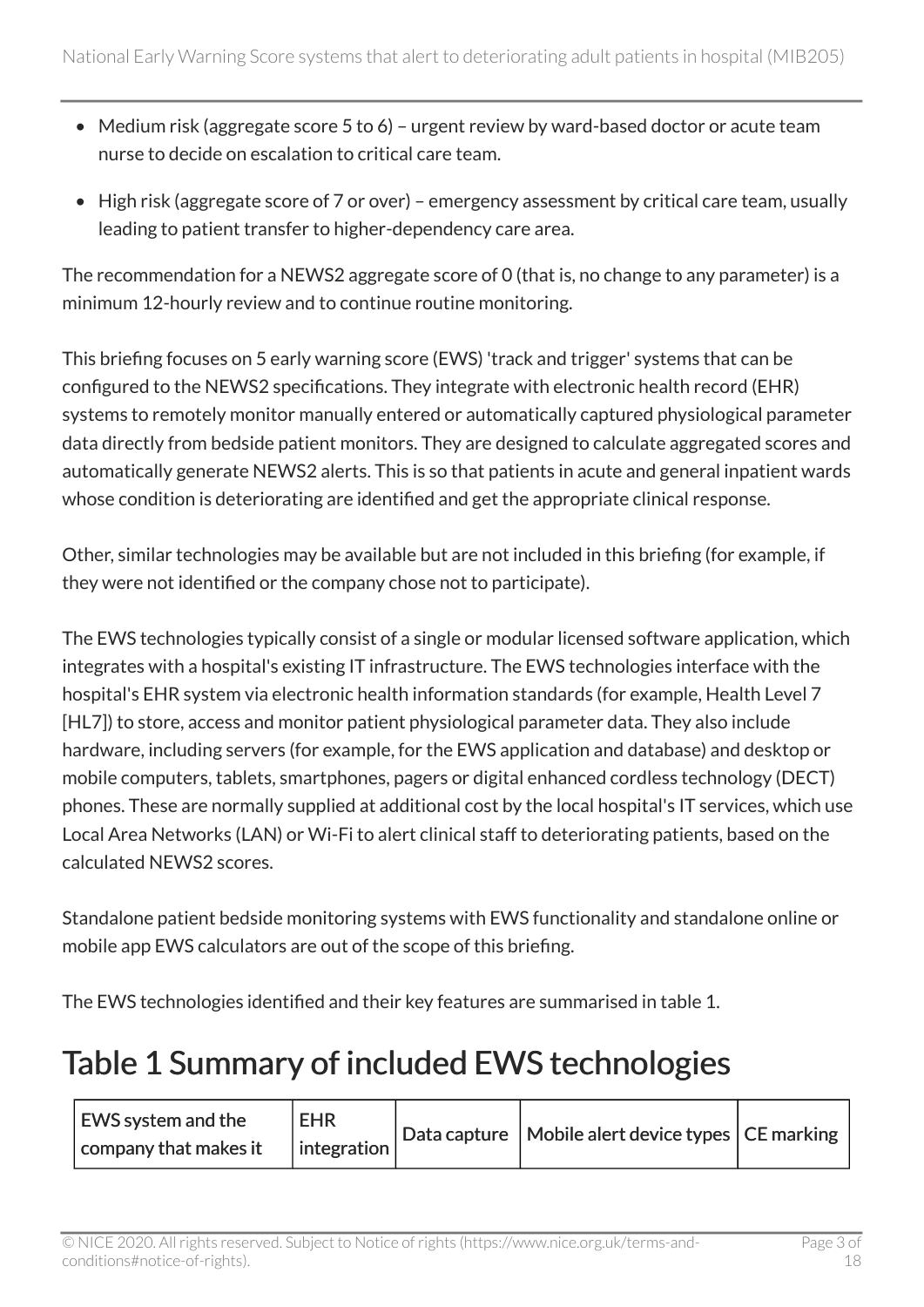| <b>KEWS300</b><br>(Syncrophi Systems Ltd)                                                                         | Yes, via<br>HL7 and<br>web<br>services<br><b>API</b> | Automatic or<br>manual                                   | Windows and web-based<br>devices                                                           | Class IIb                                           |
|-------------------------------------------------------------------------------------------------------------------|------------------------------------------------------|----------------------------------------------------------|--------------------------------------------------------------------------------------------|-----------------------------------------------------|
| Med eTrax<br>(Med eTrax)                                                                                          | Yes, via<br>HL7 and<br>web<br>services<br><b>API</b> | Automatic<br>(via<br>Bluetooth or<br>Wi-Fi) or<br>manual | Apple iOS or Windows-<br>based mobile devices                                              | Self-<br>certification<br>to Class I in<br>progress |
| Patientrack<br>(Patientrack [UK] Ltd)                                                                             | Yes, via<br>HL7 and<br>web<br>services<br><b>API</b> | Automatic or<br>manual                                   | Android, Apple iOS or<br>Windows-based mobile<br>devices; pagers and<br><b>DECT</b> phones | Class I                                             |
| <b>SEND</b><br>(Drayson Health)                                                                                   | Yes, via<br>HL7                                      | Manual via<br>bedside<br>tablet on roll<br>stand         | Tablet, PC or laptop<br>devices                                                            | Class I                                             |
| <b>CareFlow Vitals</b><br>(formerly Vitalpac & The<br>Learning Clinic, now<br>produced by System C<br>Healthcare) | Yes, via<br>HL7 and<br>web<br>services<br><b>API</b> | Automatic or<br>manual                                   | Apple iOS-based mobile<br>devices                                                          | Class I                                             |

Abbreviations: API, application programming interface; DECT, digital enhanced cordless technology; EHR, electronic health record; EWS, Early Warning Score; HL7, health level 7 standard; SEND, System for Electronic Notification and Documentation.

## Innovations

Automatic capture of physiological measurements could lead to fewer data input errors to the NEWS2 algorithm than manual recording and fewer calculation errors, giving a more accurate NEWS2 alert. The technology can address issues such as illegible written observations on paper charts.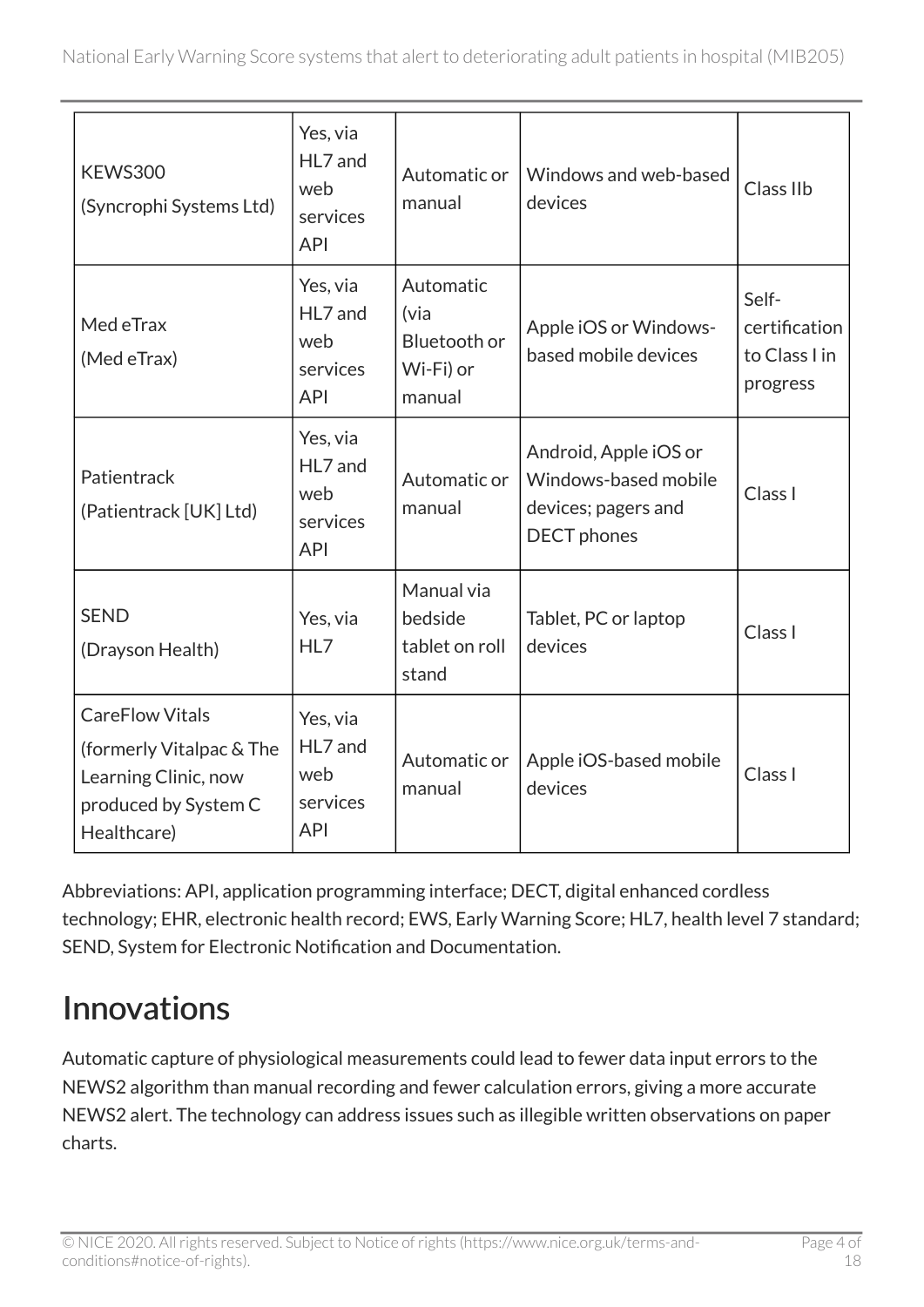The potential for greater availability of the NEWS2 alert through the hospital's EHR system and automated alerting could also trigger an earlier clinical response, such as escalation to intensive care and improved recognition of sepsis in hospital-acquired infections.

Such interventions have the potential to benefit patients by reducing avoidable harm, and also benefit the healthcare system, for example by reducing length of hospital stay.

# Current care pathway

The [NICE guideline on acutely ill adults in hospital: recognising and responding to deterioration](https://www.nice.org.uk/guidance/cg50)  recommends that adult patients in acute hospitals should have physiological observations recorded at initial assessment or admission. Physiological observations should then be monitored at least every 12 hours, unless a decision has been made at a senior level to increase or decrease the frequency of monitoring for an individual patient. NICE recommends that 'physiological track and trigger systems' should be used to monitor all adult patients in acute hospitals, with multipleparameter or aggregated weighted scoring systems used to set trigger thresholds locally. NEWS2 is recommended in the [NICE guideline's section on choice of physiological track and trigger system](https://www.nice.org.uk/guidance/cg50/chapter/1-Guidance#choice-of-physiological-track-and-trigger-system) as the system endorsed by NHS England.

NHS England and NHS Improvement mandated NEWS2 for use for adults in acute and ambulance trusts by publishing a **[Patient Safety Alert for NEWS2](https://www.england.nhs.uk/publication/patient-safety-alert-safe-adoption-of-news2/)** in April 2018 (last updated 9 December 2019), which highlighted resources to support its safe adoption. NEWS2 should not be used in children under 16 or pregnant women. This is because the physiological changes of pregnancy can render the existing NEWS2 inappropriate because the physiological response to acute illness can be modified in children and by pregnancy. Baseline physiological parameters are different in these 2 populations to the non-pregnant, adult population. NHS England, NHS Improvement and the Royal College of Paediatrics and Child Health (RCPCH) are developing a Paediatric Early Warning score (PEWScore) and Paediatric Early Warning System (PEWSystem) as a standardised tool for England. The [National PEWS Programme update](https://www.rcpch.ac.uk/resources/paediatric-early-warning-system-pewsystem-developing-standardised-tool-england) indicates a pilot roll-out starting in April 2020 and national roll-out starting in November 2020.

The integrated electronic EWS systems in the scope of this briefing may be used in place of the manual recording of NEWS2 parameters on paper charts, and manual calculation, to trigger alerts for appropriate clinical response.

NICE has produced medtech innovation briefings on 3 EWS systems:

• [Visensia for early detection of deteriorating vital signs in adults in hospital](https://www.nice.org.uk/advice/mib36)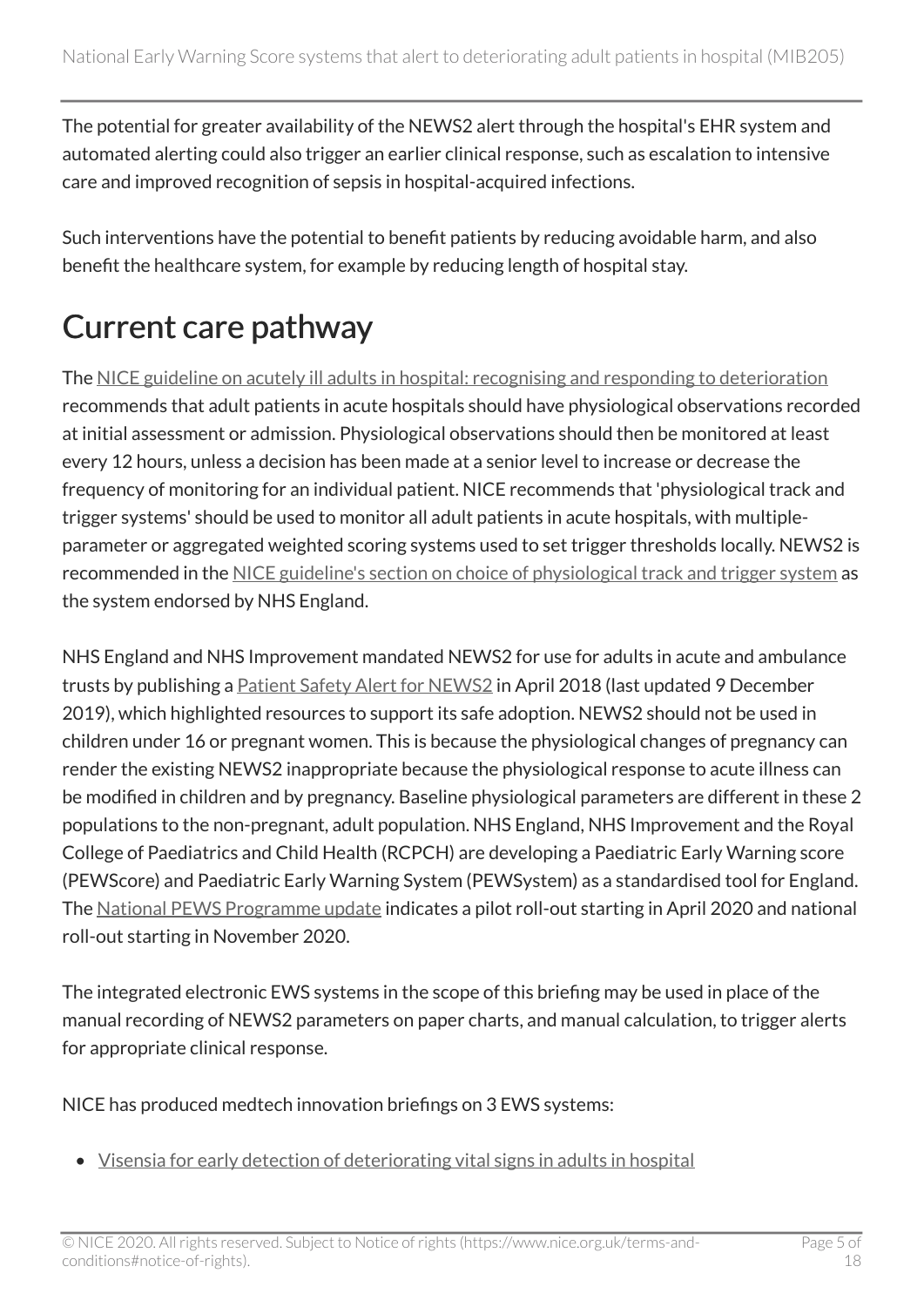- [EarlySense for heart and respiratory monitoring and predicting patient deterioration](https://www.nice.org.uk/advice/mib49)
- [Vitalpac for assessing vital signs of patients in hospital](https://www.nice.org.uk/advice/mib79).

Visensia and EarlySense are not NEWS2 compatible and therefore not in the scope of this briefing. NICE's advice on Vitalpac has been updated and replaced by this briefing.

## Population, setting and intended user

The EWS systems in the scope of this briefing are for adults in acute and general inpatient wards in secondary care. NEWS2 is used across the NHS in England. It's used by all ambulance trusts and 76% of acute trusts. Other early warning scores are used in other areas [\(NHS England National](https://www.england.nhs.uk/nationalearlywarningscore/)  [Early Warning Score,](https://www.england.nhs.uk/nationalearlywarningscore/) accessed 4 December 2019). The national clinical lead for deterioration and national clinical adviser for sepsis at NHS England and NHS Improvement said that, at the last count, 139 out of 140 acute trusts in England had either moved to NEWS2 or were in the process of doing so.

The intended users are primarily nursing staff on the wards. The systems could also potentially be used by multidisciplinary clinical teams, which would need to be trained in how to use them. Most companies offer training and ongoing support.

## **Costs**

### Technology costs

The costs of EWS systems are based on an assessment of the size of the trust (for example, the planned number of beds to be monitored) and the EWS system functionality required; there is no standard 'list price'. Pricing will also include initial installation, set up and configuration, a software licence, and ongoing support and maintenance. Typical prices range from £30,000 to £90,000 for initial system installation, configuration and set up over 6 to 9 months, with ongoing annual licence costs from £0.35 to £0.70 per acute bed, per day.

## Costs of standard care

Standard care is manually recording physiological parameters on NEWS2 paper-based charts, and manual calculation to trigger alerts for the appropriate clinical response. A series of standardised NEWS2 charts can be downloaded for free from the [Royal College of Physicians website,](https://www.rcplondon.ac.uk/projects/outputs/national-early-warning-score-news-2) which includes: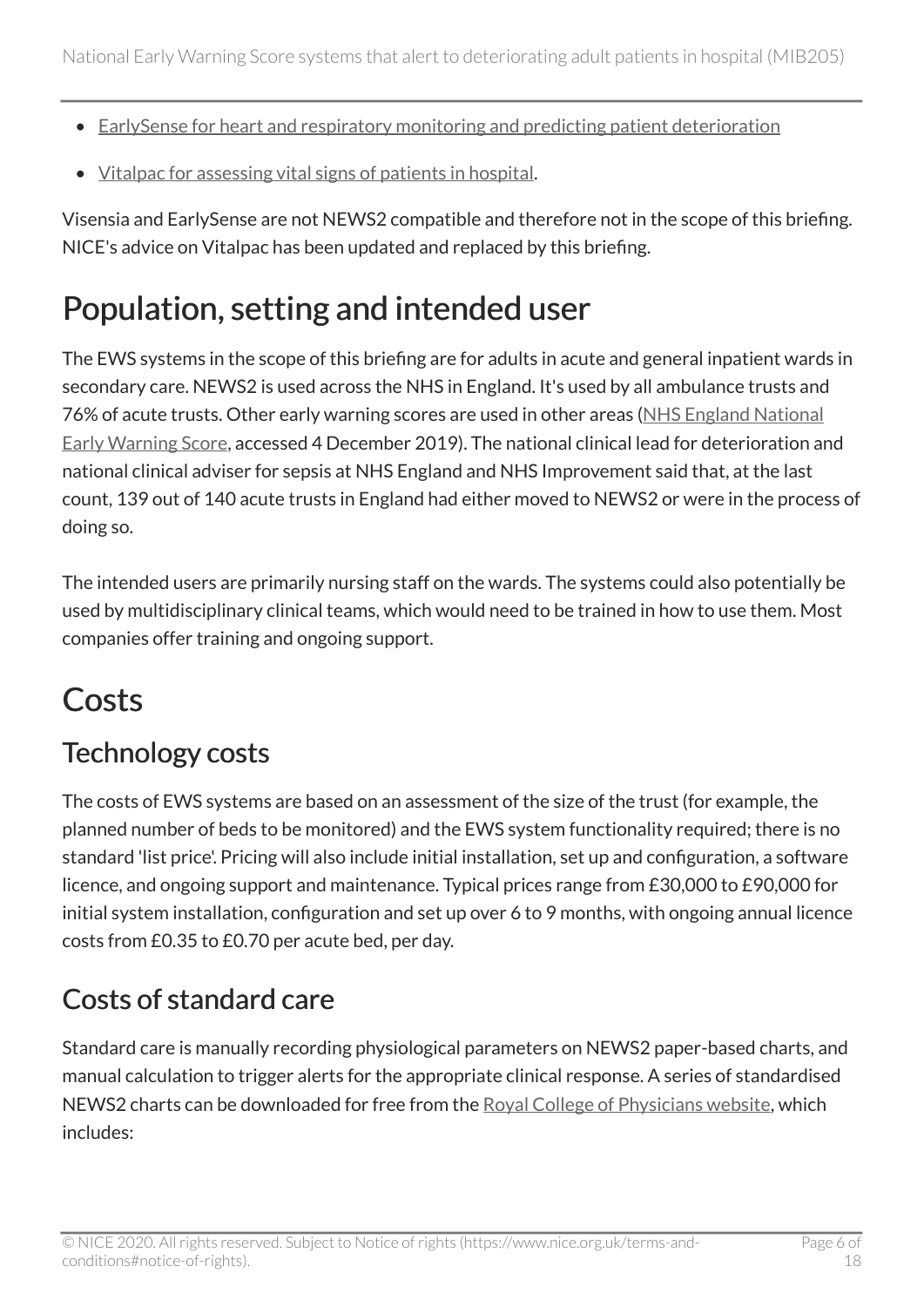- Chart 1 the scoring system for each physiological parameter
- Chart 2 thresholds and triggers
- Chart 3 the NEWS2 observation chart
- Chart 4 the standardised clinical response to NEWS2 trigger thresholds. This includes escalating and de-escalating frequency of monitoring.

[Wong et al. \(2017\)](https://www.ncbi.nlm.nih.gov/pubmed/28339626) found the mean time taken for nursing staff to capture and record the 6 physiological parameters on paper-based charts and manually calculate the EWS was 3 minutes, 35 seconds (95% confidence interval: 2 minutes 57 seconds to 4 minutes 22 seconds) for 577 nurse events across 3 wards in 1 NHS trust (in 2 university teaching hospitals).

The cost of a nurse on band 4 of the NHS payscale per working hour is £28 [\(Personal Social](https://www.pssru.ac.uk/project-pages/unit-costs/unit-costs-2018/) [Services Research Unit, 2018\)](https://www.pssru.ac.uk/project-pages/unit-costs/unit-costs-2018/). Assuming a time of 3 minutes, 35 seconds for a band 4 nurse to manually capture and record the 6 physiological parameters on the chart and calculate the NEWS2, this costs an estimated £1.67 per patient, per observation set (assuming the cost of printing a NEWS2 chart is negligible).

## Resource consequences

[Wong et al. \(2017\)](https://www.ncbi.nlm.nih.gov/pubmed/28339626) found that the mean time taken for nursing staff to capture and record the 6 physiological parameters and calculate a NEWS2-based EWS using the technology reduced to 150 seconds (from 215 seconds with standard care).

Implementing the technology in an NHS trust could require changes to the IT infrastructure and significant upgrade costs during the lifetime of the system. There may be ongoing revenue costs from lost or damaged devices. Staff will need training alongside a phased roll-out of the technology, including an initial session to identify and validate staff as authorised system users. Local policies and procedures will also need to be revised. Also, specific staff training and feedback in managing deterioration is essential to the success of all early warning systems. However, an electronic system would allow feedback to be gathered in real time.

Assuming an average of 3 to 6 sets of observations per day for acute patients in a large trust (1,800 acute beds) then, after installation, the ongoing licence costs of an automated EWS system at £0.35 to £0.70 per acute bed, per day, equates to £229,950 to £459,900 per year. The costs of a band 4 nurse manually recording the same observations and calculating the NEWS2 score would be £3,291,570 to £6,583,140.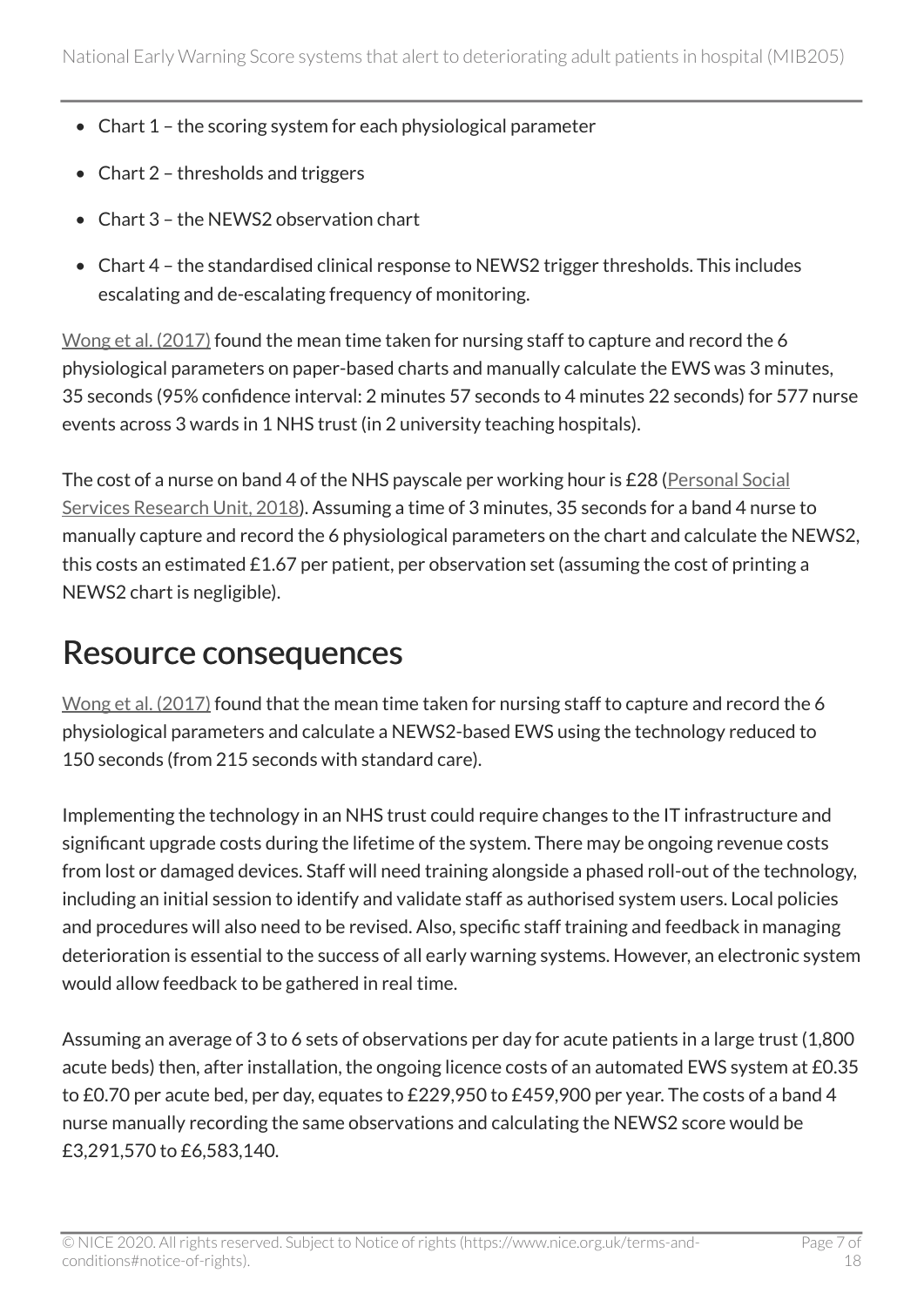Installing automated EWS systems does not save money because the number of staff may not be reduced in practice. But it could release nursing resources. Reductions in reviewing clinician time (doctor availability) should also be considered in the out-of-hours time period.

# Regulatory information

The following manufacturer field safety notices or medical device alerts have been identified.

The Medicines and Healthcare products Regulatory Agency (MHRA) issued a field safety notice in April 2015 for the Vitalpac system, one of the 5 technologies assessed in this briefing. It reported that Vitalpac under-scored the EWS in Vitalpac V2.3 and V3.0, resulting in potential misclassification of deterioration risk. A product fix was delivered, and affected customers were also asked to review the case notes of patients at potential risk of harm. A notice in February 2016 reported that clients' servers sometimes rejected patient observation data submitted from Vitalpac Nurse V3.x, with the observations not appearing in patient charts and records. A product fix was delivered, and affected customers were also asked to review case notes of patients who were potentially affected.

# Equality considerations

NICE is committed to promoting equality, eliminating unlawful discrimination and fostering good relations between people with particular protected characteristics and others.

Older patients who are unwell are more likely to be treated in acute and general inpatient settings than younger patients, and therefore are more likely to be monitored by the technologies covered in this briefing. The National Early Warning Score does not apply to children under 16 or pregnant women. Comparable EWS algorithms are being developed by NHS England, NHS Improvement and the Royal College of Paediatrics and Child Health (RCPCH) for paediatrics. Age and pregnancy are protected characteristics under the Equality Act 2010.

# Clinical and technical evidence

A literature search was carried out for this briefing in accordance with the interim process and [methods statement](https://www.nice.org.uk/About/What-we-do/Our-Programmes/NICE-Advice/Medtech-innovation-briefings). This briefing includes the most relevant or best available published evidence relating to the clinical effectiveness of the technologies. Further information about how the evidence for this briefing was selected is available on request by contacting [mibs@nice.org.uk](mailto:medtech@nice.org.uk).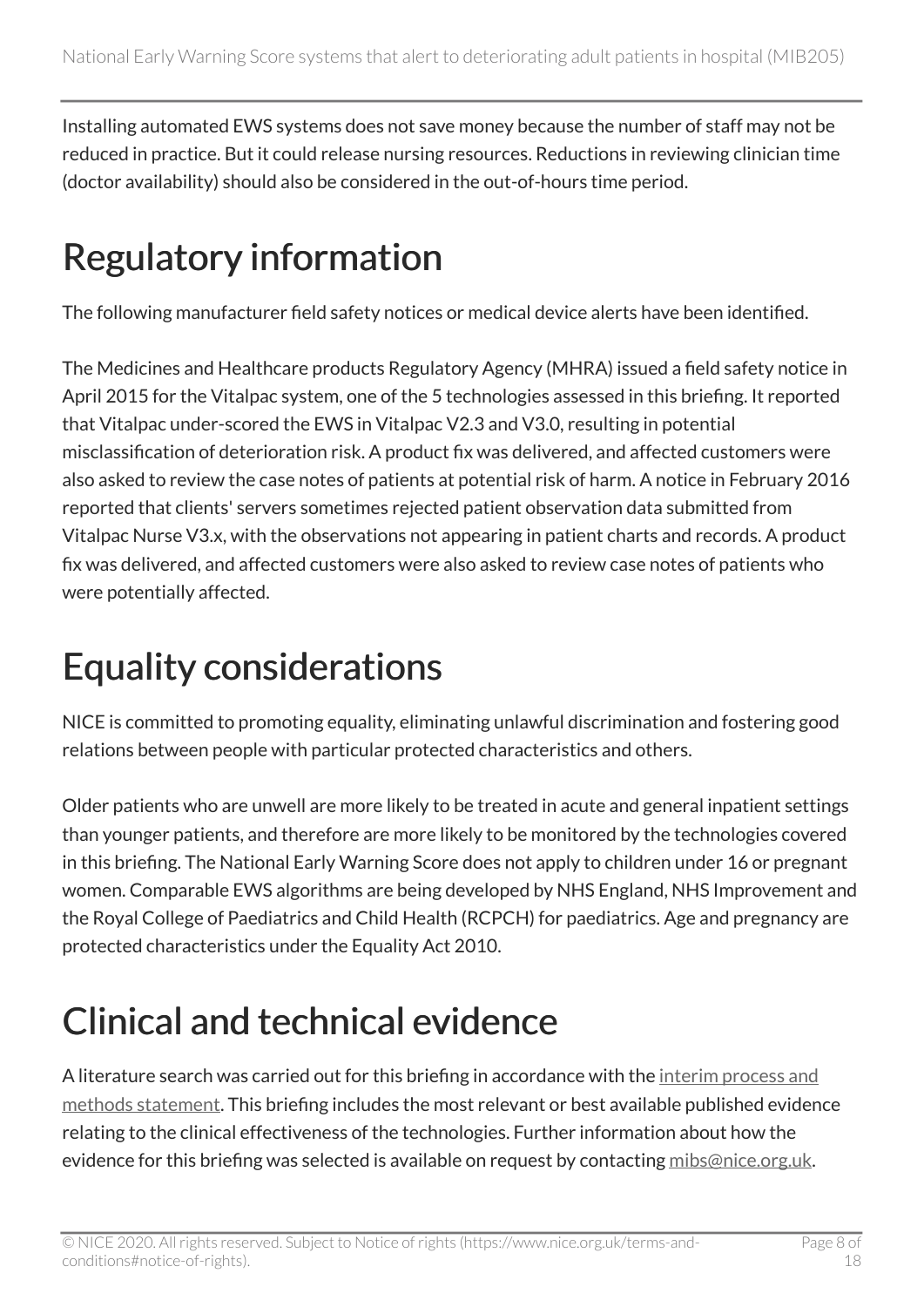## Published evidence

This briefing summarises 2 prospective studies and 1 multicentre retrospective observational study, which include:

- 577 nurse events comparing the System for Electronic Notification and Documentation (SEND) with paper-based observation charts
- 18 wards comparing the Vitalpac technology with standard care
- 251,266 admissions comparing scores from the latest version of the National Early Warning Score (NEWS2) to the earlier version (NEWS) using either the SEND or Vitalpac systems.

These studies were carried out across 3 different NHS trusts.

## Overall assessment of the evidence

There is limited published evidence on applying the technologies in this briefing to NEWS2 early warning alerts and the associated outcomes for deteriorating adult patients in hospital.

Both of the identified prospective studies reported outcomes relevant to the NHS care pathway. One study concluded that using the technology can save healthcare professionals' time when capturing and recording physiological observations and calculating a NEWS2-based score. The second prospective study found that using the technology can increase physiological observations, and reduce unplanned intensive care admissions and cardiac arrests.

The multicentre retrospective study reported clinical outcomes stratified by patients at risk of, or with confirmed, type II respiratory failure. It found that the NEWS2 oxygen saturation (SpO<sub>2</sub>) scoring modifications to NEWS do not improve discrimination of adverse outcomes in patients with documented type II respiratory failure or reduce discrimination of adverse outcomes in patients at risk of type II respiratory failure.

Future large, multicentre prospective studies in the NHS would help develop the evidence base. These should focus on relevant outcomes, such as the accuracy of NEWS2 alerts, and report clinical outcomes, such as a need for a higher level of care, cardiac arrest incidence, length of stay in hospital, and mortality, when compared with standard care. Further research could identify which groups of patients would benefit from this technology the most. A full economic evaluation of introducing such a system to the NHS is also needed, including the resources required to respond to increased alerts.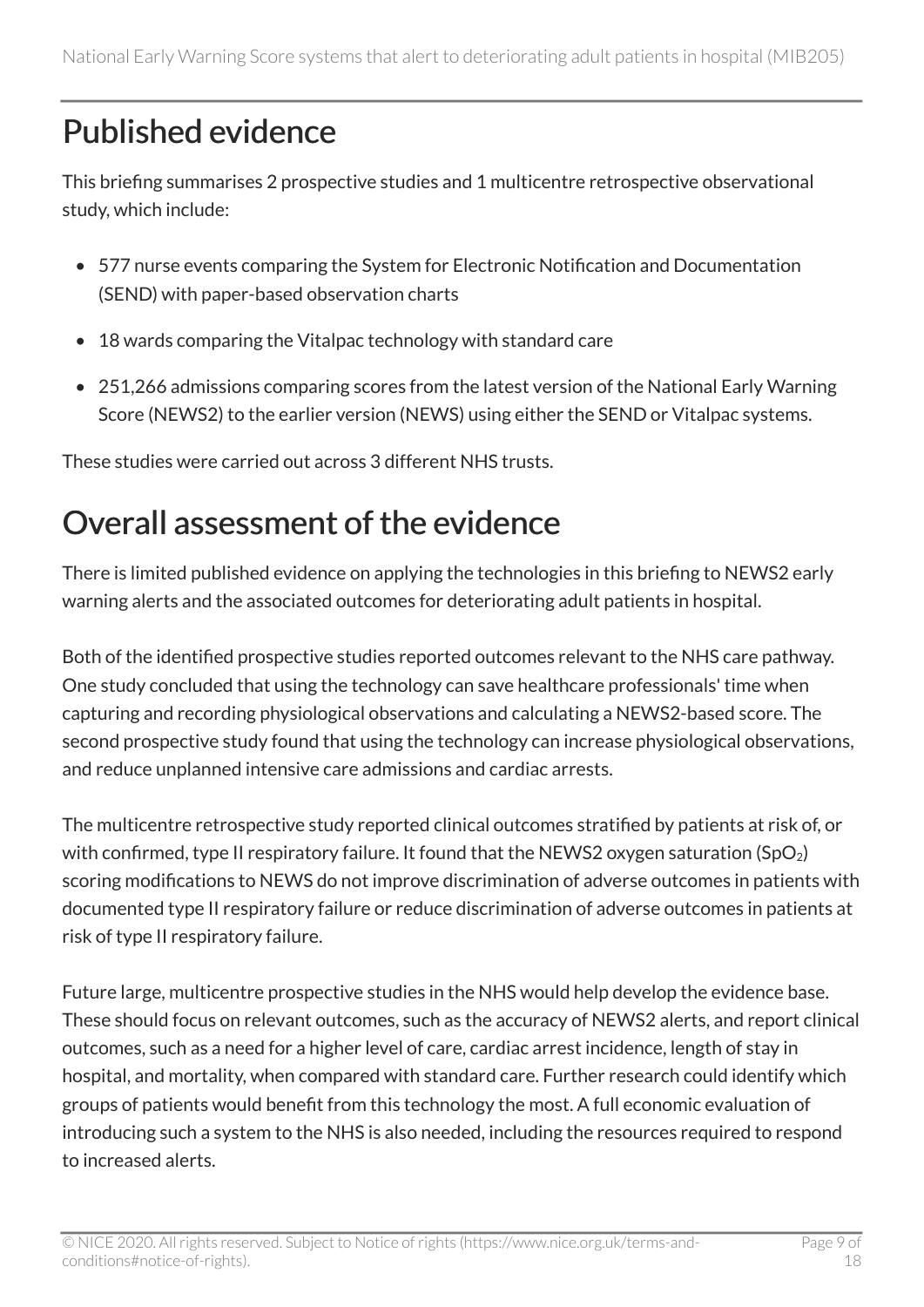The following summarises the clinical evidence and its strengths and limitations.

## Wong et al. (2017)

#### Study size, design and location

[A before-and-after, prospective, observational study, in which 577 nurse events were observed](https://www.ncbi.nlm.nih.gov/pubmed/28339626) [across 3 wards in 2 university teaching hospitals in 1](https://www.ncbi.nlm.nih.gov/pubmed/28339626) NHS trust (Oxford, UK).

#### Intervention and comparator(s)

Intervention: SEND system (n=296). Comprising manual data entry at the patient's bedside, on a roll stand mounted tablet, alongside the vital signs monitor.

Comparator: paper-based observation chart (n=281).

#### Key outcomes

The observation recording process was divided into 'view chart' and 'take vital signs' tasks. The former was defined as the task of locating and opening the chart, the latter was defined as measuring and documenting vital signs. Any interruptions were timed, classified and excluded from the overall comparison.

Overall, the mean time to complete a set of physiological observations and output a NEWS2-based early warning score was lower using SEND (150 seconds; 95% confidence interval [CI]: 130 seconds to 172 seconds) than paper-based observation charts (215 seconds; 95% CI: 177 seconds to 262 seconds). The treatment effect ratio was 0.70 (95% CI: 0.57 to 0.85, p<0.001), equivalent to a 30% reduction in time.

Of the 2 tasks, 'view chart' and 'take vital signs', the greatest time savings were observed in the latter. The mean time to locate and open the chart was 13 seconds (95% CI: 10 seconds to 17 seconds) using SEND and 18 seconds (95% CI: 13 seconds to 27 seconds) using paper (treatment effect ratio 0.36, p=0.052). The mean time to measure and document a set of physiological observations was 140 seconds (95% CI: 120 seconds to 164 seconds) using SEND and 194 seconds (95% CI: 156 seconds to 241 seconds) using a paper chart (treatment effect ratio 0.72, p=0.005).

#### Strengths and limitations

There were a relatively large number of nurse events observed, but the study was only in 1 NHS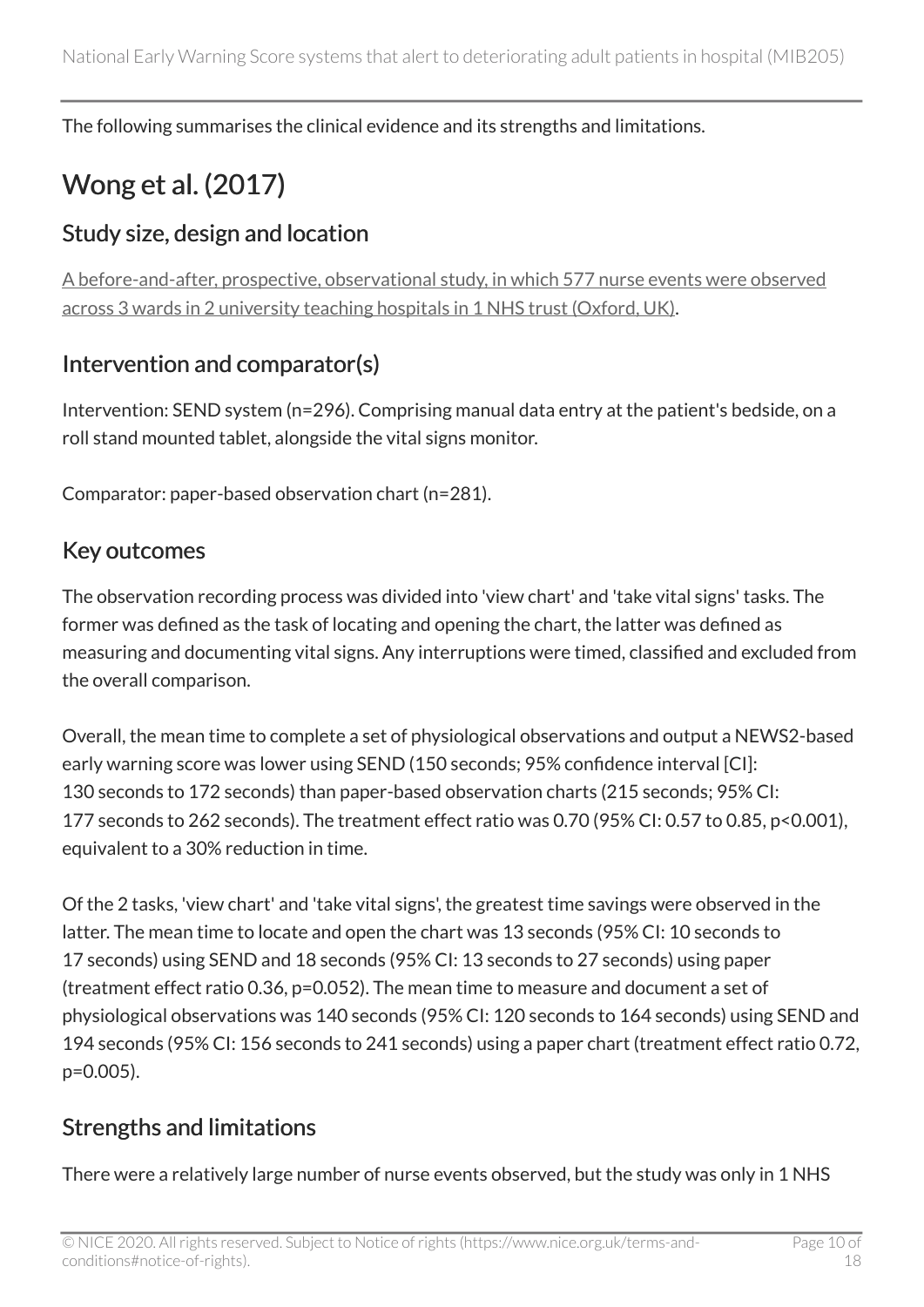trust, and may not be generalisable across the wider NHS.

Measurements were taken between 9am and 5pm on weekdays only, and may not reflect practice outside those times.

Nurses were aware that they were being measured, which may have altered their normal behaviour (the Hawthorne Effect).

### Greengross et al. (2014) (poster)

### Study size, design and location

[18 wards were observed in a prospective study in 1 NHS trust \(Croydon, UK\).](https://www.systemc.com/library/case-studies/vitalpac-helps-croydon-university-hospital-reduce-cardiac-arrests-by-70/)

### Intervention and comparator(s)

Intervention: Vitalpac system.

Comparator: unclear.

### Key outcomes

The mean number of observations per patient increased from less than 3 to more than 4 per day. The completeness of observations was sustained at more than 99%. Observations taken on time increased from 55% to 85%. Night-time observations increased from 40% of those expected to 100%. Unplanned admissions to the intensive care unit (ICU) reduced by 54%. Cardiac arrests reduced by 70%, equivalent to 120 fewer per year.

#### Strengths and limitations

A relatively large number of wards were observed, but the study was only in 1 NHS trust, and may not be generalisable across the wider NHS.

This study was conducted using the earlier version of NEWS scoring, but the alert system and care pathway would still be generalisable to NHS practice.

There is limited further information to make a judgement on the study's strengths and limitations. However, resource requirements such as increased availability of advanced nurse practitioners and medical response teams were not reported in this study.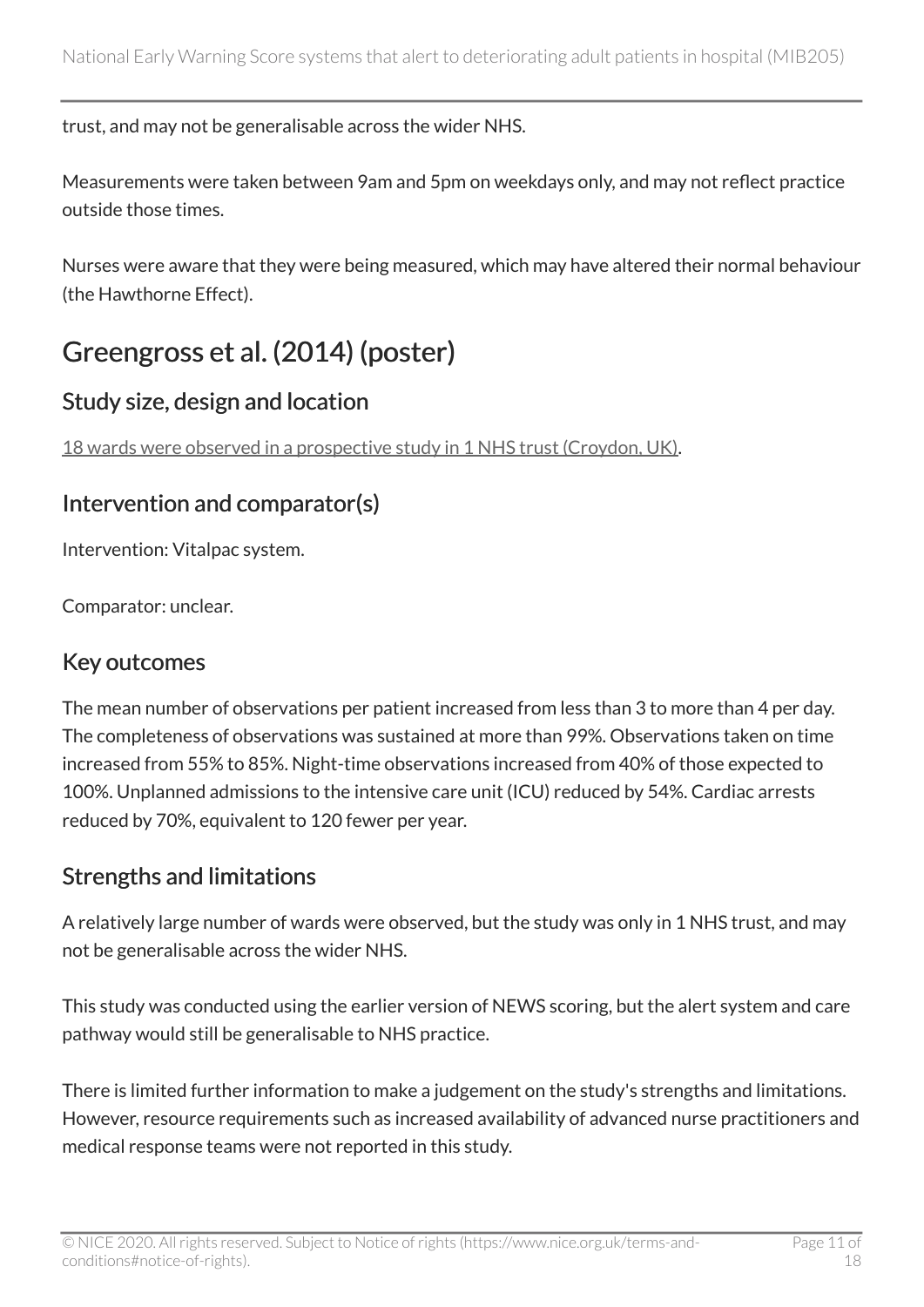## Pimentel et al. (2019)

### Study size, design and location

[A multicentre, retrospective observational study of 251,266 admissions at 5 acute hospitals in 2](https://www.ncbi.nlm.nih.gov/pubmed/30287355) [NHS trusts \(Oxford and Portsmouth, UK\)](https://www.ncbi.nlm.nih.gov/pubmed/30287355).

#### Intervention and comparator(s)

Intervention: NEWS2 scores using the SEND system in Oxford and Vitalpac system in Portsmouth.

Comparator: NEWS scores using the SEND system in Oxford and Vitalpac system in Portsmouth.

#### Key outcomes

Primary outcome: in-hospital death within 24 hours of an observation set.

Secondary outcomes: cardiac arrest, unanticipated ICU admission, and either cardiac arrest, unanticipated ICU admission or death within 24 hours of an observation set.

The NEWS2 adjustment for patients with or at risk of type 2 respiratory failure (T2RF) differs from NEWS in the assignment of weights to measured  $SpO<sub>2</sub>$  (NEWS weights  $SpO<sub>2</sub>$  values below 96%; NEWS2 below 88%). Additionally, for patients with or at risk of T2RF when receiving oxygen, NEWS2 assigns weights for  $SpO<sub>2</sub>$  values above 92%.

Among 251,266 adult admissions, 48,898 were identified to be at risk of T2RF by diagnostic coding. In this group, NEWS2 showed statistically significant lower discrimination (c-statistic; 95% CI) for identifying in-hospital mortality within 24 hours (0.860; 0.857 to 0.864) than NEWS (0.881; 0.878 to 0.884). For 1,394 admissions with documented T2RF, discrimination was similar for both systems: NEWS2 (0.841; 0.827 to 0.855), NEWS (0.862; 0.848 to 0.875). For all secondary endpoints, NEWS2 showed no improvements in discrimination.

### Strengths and limitations

This study was clearly reported and focused on patient subgroups relevant to the new  $SpO<sub>2</sub>$  scoring method in NEWS2.

Large and clinically relevant cohorts of patients admitted with, or at risk of, T2RF were generated for analysis through the retrospective datasets. Vital signs measured throughout the patient's hospital journey were incorporated in complete observation sets. Multiple imputation methods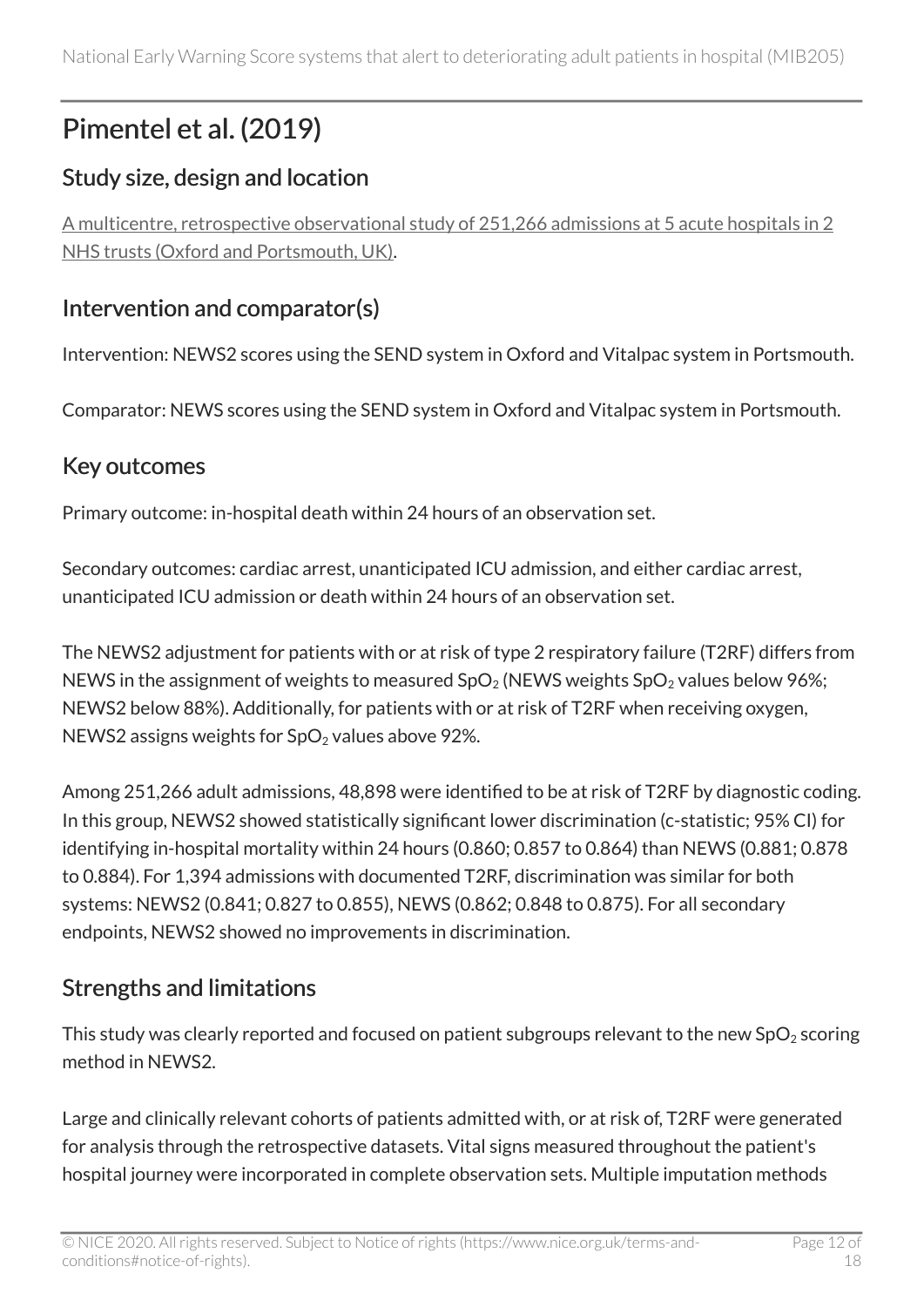were used to account for missing values.

Limitations identified by the authors include potential misclassification of the diagnostic codes and records of oxygen prescription that the study relied on to categorise patients with, or at risk of, T2RF. The local database did not include documentation of the 'new confusion' part of the assessment of consciousness in NEWS2, so this was omitted from the analyses. Evaluation of the cardiac arrest and unanticipated ICU admission secondary outcomes in the documented T2RF group should be interpreted with caution, given the small numbers of these events (fewer than 100).

In the documented T2RF group, NEWS and NEWS2 were comparable in terms of composite outcomes, but NEWS2 reduced the alerts by up to 39%, without increasing mortality. This may illustrate the impact of limitations of using diagnostic codes (including chronic obstructive pulmonary disease and obesity) to identify the 'at risk of T2RF' group.

## Recent and ongoing studies

[Bonnici et al. 2016](https://www.ncbi.nlm.nih.gov/pubmed/?term=26860362) published the study protocol for a non-randomised stepped-wedge design evaluation of the SEND system in approximately 60,000 admissions, across 4 hospitals in one NHS trust. The company said that the results are due for submission shortly.

Other companies have also said that ongoing studies are in progress to quantify the benefits of these systems in the NHS.

# Expert comments

Comments on this technology were invited from clinical specialists working in the field. The comments received are individual opinions and do not represent NICE's view.

All 8 specialists were familiar with or had used the technology before.

## Level of innovation

Three experts observed that the novel aspects of the technology relate to the automatic capture of physiological measurements instead of manual data entry, and how this can be extended to all aspects of identifying a deteriorating patient. This includes recognising frailty and developing acute kidney injury or sepsis. The technology also enables an overview of the hospital's acuity of illness and intervention to counter deterioration in patients who would benefit from more aggressive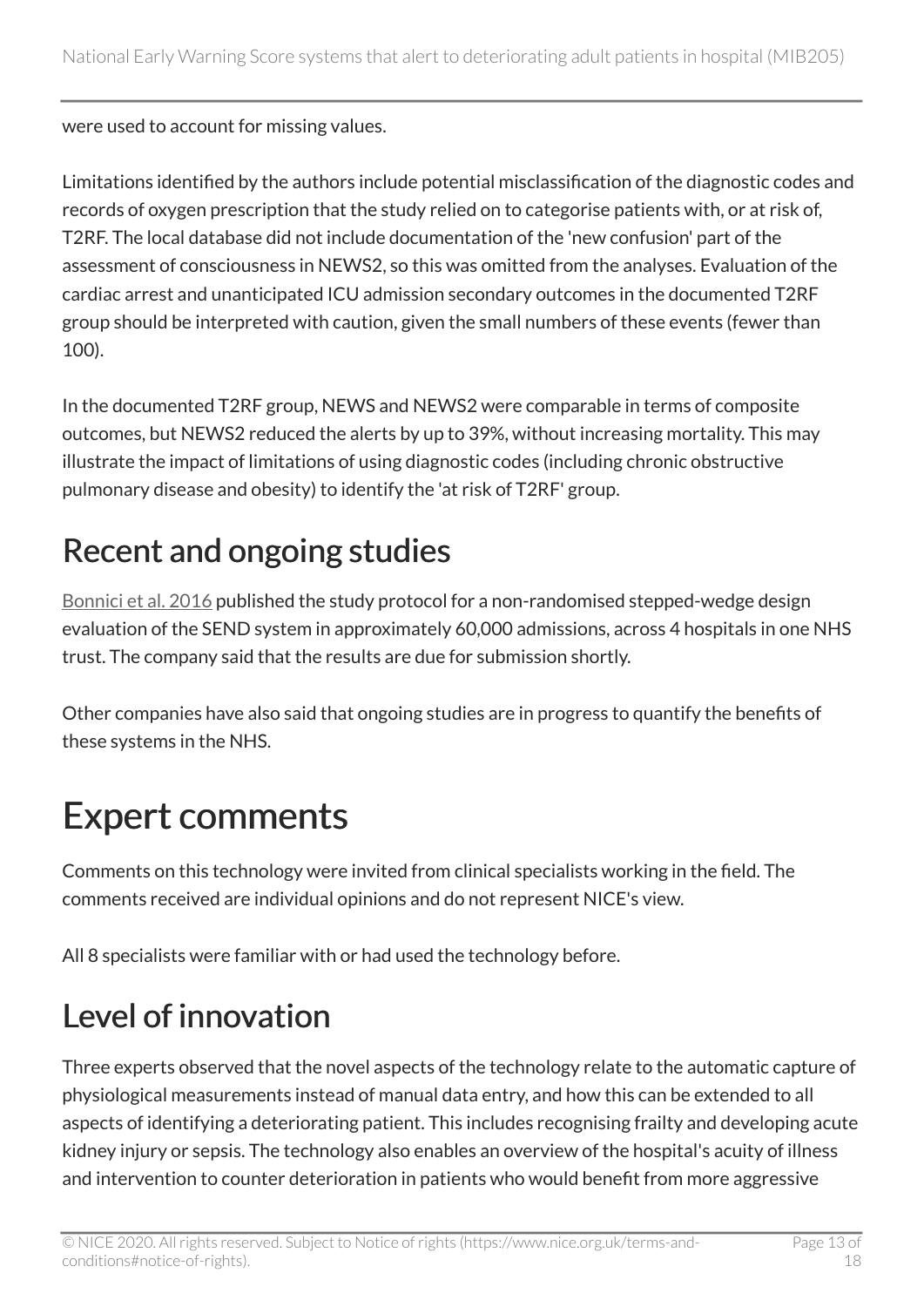support. It would also minimise harmful or futile intervention in patients who are dying. Three other experts broadly concurred that early warning score (EWS) systems are a minor variation to current standard care, removing the risks to patients caused by human error in chart-based calculations by recording observations electronically and integrating with electronic health record (EHR) systems to produce alerts. Another commented that extensive resource impact studies have been carried out in their NHS organisation. Because they own and build these systems, they can react to findings and implement service change as needed. However, they also said that EWS systems are not yet well-validated and there are patient groups for whom exceptions must be considered, such as patients in burns, neurosurgery and paediatric settings.

## Potential patient impact

There was a general consensus from all experts that the technology has resulted in more reliable monitoring of the National Early Warning Score (NEWS2), including:

- less failure to record observations and escalate incidents
- fewer calculation errors
- the added opportunity for non-verbal communication through text alerts.

In one case, local data suggest a trend of reduced moderate harm and increased low and no-harm incidents after roll-out, and potential reductions in unplanned admissions to critical care.

Two experts also observed that a system that prompts staff about a required action improves patient safety and the timeliness of interventions. In addition, electronic systems offer clarification over who should be contacted, according to the NEWS2 score. However, another expert identified a potential risk to patients through the automatic upload of electronic observations, because nursing contact time with the patient is vital to make an overall assessment of their condition. Local experience is that a nursing concern can precede physiological changes by a median of 3 to 4 hours. Therefore their trust has opted for bedside observations and manual data entry into the electronic system instead of automatic data upload. The trust plans to re-enable automated data upload in the future so it can check for manual transcription errors.

Another expert observed that all hospital patients are likely to benefit from these technologies, because patients who become unexpectedly unwell are often the most at risk of harm from delayed escalation of care, rather than critically ill patients, who are already under close observation in NHS hospitals. Earlier recognition of deterioration and timely intervention is likely to improve patient outcomes.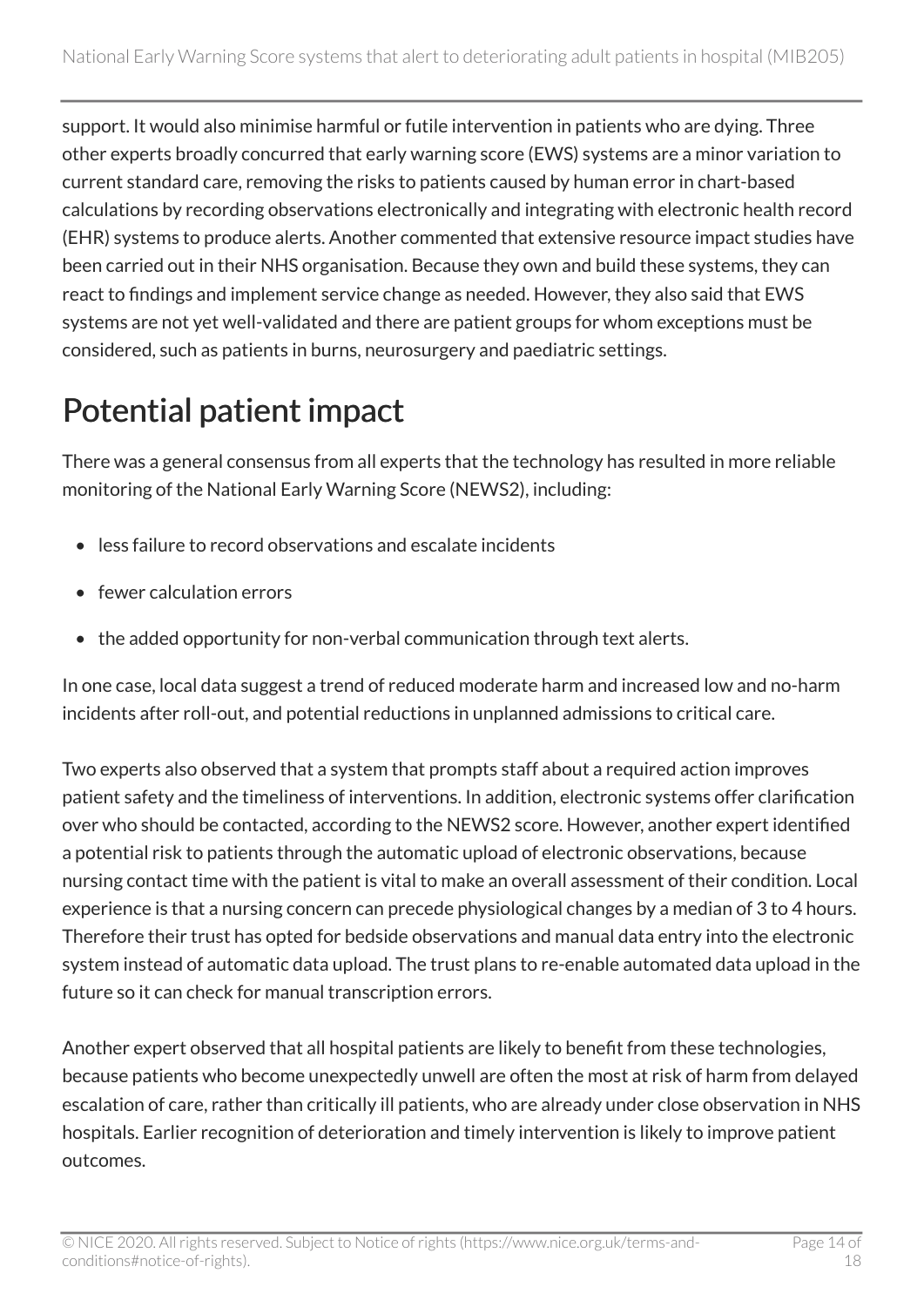# Potential system impact

According to one expert, the technology saves approximately 1 minute per patient, per set of observations, releasing up to 140 hours per day of staff time across their NHS trust (90 wards). There are also financial benefits from reduced critical care admissions. Reduced length of stay releases bed occupancy.

Another NHS trust said that it has significantly reduced its set-up costs and recurrent revenue by building an in-house EWS system, requiring 1 band 6 programmer and using the existing infrastructure of the IT department to maintain and support after-project delivery. This large acute trust is part of [NHS England's Acute Global Digital Exemplars](https://www.england.nhs.uk/digitaltechnology/info-revolution/exemplars/acute-global-digital-exemplars/) programme, which will share its experiences with the rest of the NHS. Experience to date has shown that hospital patient flow can be more intelligently managed. Ward rounds can be prioritised by seeing the sicker patients (higher NEWS2 scores) first. Admissions can be distributed to less dependent wards; that is, the total dependency of a ward by cumulative observation frequency can inform how much nursing resource is required to monitor patients on that ward. More widely, the technology may enable a regional network review of hospital dependency in managing any major or mass casualty incident, diverting patients who do not need major trauma care to units with lower dependency, away from the trauma centres at times of peak demand, where appropriate.

A expert at another NHS trust advised that they will be able to study the technology in a hospital that currently does not have an electronic health record system. Outcomes of interest include the impact of rapid early response to the deteriorating patient on critical care admission. The installation costs of adopting the technology are recognised and staffing resource requirements may also increase as early intervention teams are needed. However, such costs may be offset by decreased costs of overall admissions to critical care, or reduced length of stay in critical care and hospital wards.

## General comments

One expert said that there is not enough published evidence to give a reasonable opinion on the systems in the scope of this briefing and that further research in NHS hospitals is needed. Most wards in the NHS are reliant on old, slow computers and generally poor-quality operating systems, which sometimes prevent clinicians accessing vital data. They said that how easy it is to log on and input data is crucial and should be a key outcome measure in any future studies. If the NHS adopts the technology there will be the opportunity for large-scale research on patient deterioration. The commentator also said that the commercial system providers should be mandated to automatically keep up with proposed NHS changes without large costs to organisations, and to ensure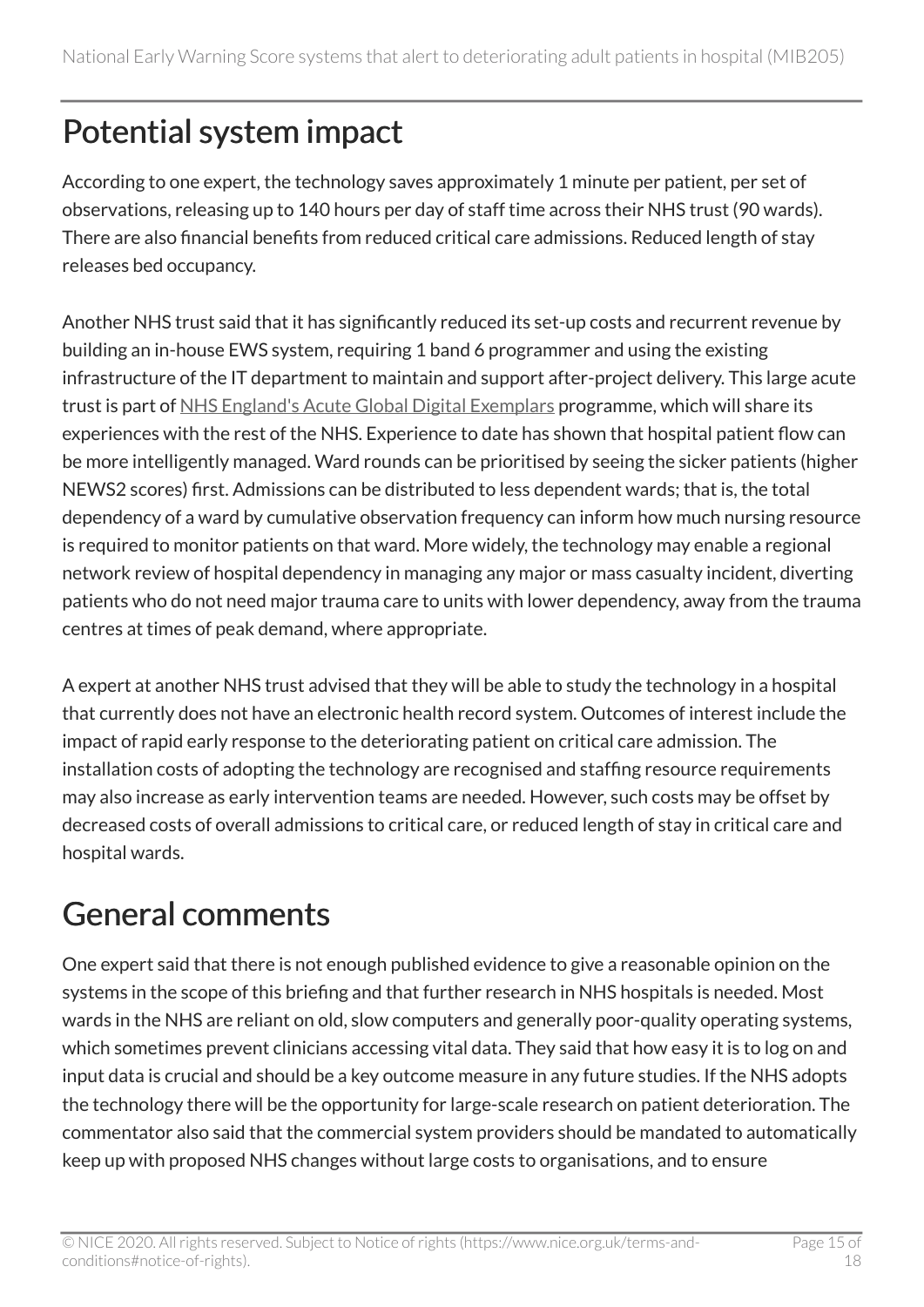interoperability with other computer systems across the NHS. The future aim should be for physiological observations captured in the community, from GP and ambulance systems, and other secondary care settings, to seamlessly follow the patient. Furthermore, historical records should be maintained, so that baseline physiological data can be easily compared.

Another expert observed that, for widespread adoption, the technology must be timely, applicable and have a good user interface, and ideally be clinician-designed and led. Wi-Fi and communication networks must be high-speed and readily accessible in NHS hospitals. Hardware must be up to date and widely available to allow individual data to be inputted from every bed space in the hospital. They said that all inpatients in their organisation are monitored with the technology (1,200 beds and more than 25,000 admissions per year). However, this is not yet the situation for large numbers of secondary and tertiary care providers in England. Another expert expressed concern about what happens if Wi-Fi is lost and devices cannot be used; then back-up paper charts are needed. Other concerns are potential faults and errors in calculation or alerting (however systems are required to mitigate for this) and the potential for over-reliance on systems, so staff do not react to a clinical concern if the system fails to alert even when there may be other signs of deterioration. One expert noted the potential for over-alerting and alert fatigue, which may divert or interrupt staff resources allocated to deal with deteriorating patients. One expert suggested that an additional core requirement is for 'worry' to be built into systems, which would generate an action and potential escalation based on the clinical judgement of frontline staff, but would not add to the NEWS2 score.

One expert advised that their trust has approximately 7,000 devices and undertakes around 50,000 observations per week, on around 5,000 to 8,000 patients. They experience around 3,000 automated escalations per week. Another trust admits an average of 90 adult patients per month in an unplanned manner to critical care, with an average predicted mortality of 20% to 30%. Small improvements through earlier identification, leading to a reduction in severity of the patient's condition at the time of critical care admission will be associated with a mortality reduction (because physiology accounts for around 80% of the Intensive Care National Audit and Research [Centre \(ICNARC\) mortality prediction model](https://www.icnarc.org/Our-Audit/Audits/Cmp/Our-National-Analyses/Mortality)). Therefore the technology will save a significant number of lives. Ward staff at this trust like the system and prefer it to paper charts.

Another expert concluded that it is often difficult to prove the effectiveness of a single intervention (such as the introduction of an electronic EWS technology) when it comes as part of a complex healthcare intervention. For example, an electronic solution will not be successful unless accompanied by education, feedback, and re-evaluation as part of a trust executive-led change management culture that encourages quality improvement.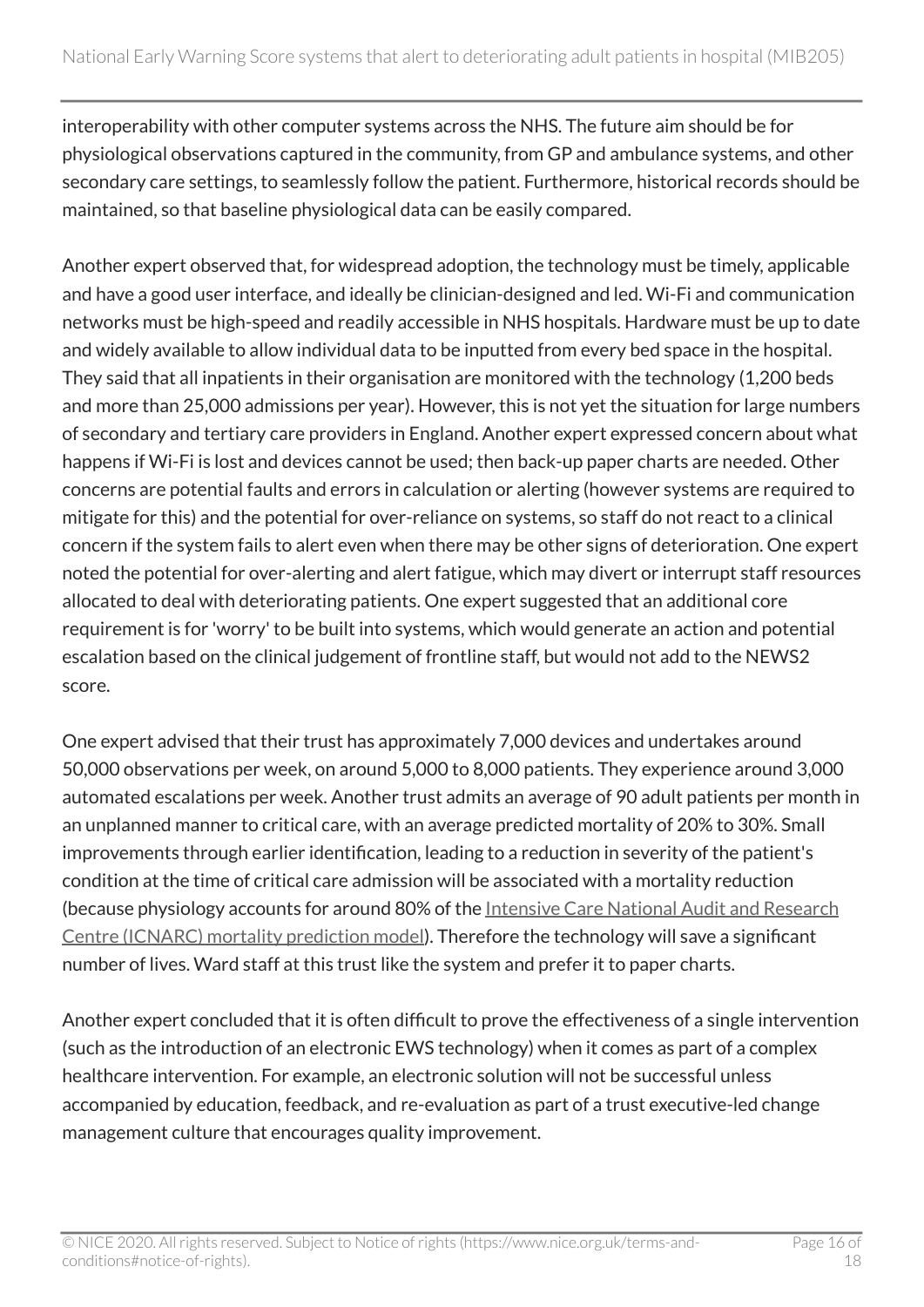# Expert commentators

The following clinicians contributed to this briefing:

- Dr Keith Girling, medical director, Nottingham University Hospitals NHS Trust, did not declare any interests.
- Dr Matt Inada-Kim, consultant acute physician and sepsis lead, Hampshire Hospitals NHS Foundation Trust, national clinical lead for deterioration and national clinical adviser for sepsis at NHS England and NHS Improvement, declared that he has authored 4 recent papers and 2 NHS England blogs that may be or may have been previously used by NICE.
- Dr Tanya Pankhurst, deputy director of digital healthcare, University Hospitals Birmingham NHS Foundation Trust, declared that her trust builds, uses and now markets this technology through a third party, but she does not have any personal shares or other commercial interest in the technology.
- Dr Emmanuel Nsutebu, consultant infectious diseases physician, Royal Liverpool and Broadgreen University Hospitals NHS Trust, did not declare any interests.
- Ingrid O'Neil, sister (retired), critical care outreach, The Newcastle upon Tyne Hospitals NHS Foundation Trust, did not declare any interests.
- Dr Phil Laws, consultant in intensive care medicine, clinical director of quality and safety, and NEWS champion, The Newcastle upon Tyne Hospitals NHS Foundation Trust, did not declare any interests.
- Dr Richard M Venn, consultant anaesthesia and intensive care, Western Sussex Hospitals NHS Foundation Trust, declared that he holds grants from the Small Business Research Initiative and managed by the National Institute for Health Research Devices for Dignity Healthcare Technology Co-operative (NIHR Devices for Dignity HTC) and the British Kidney Foundation.
- Melanie Palmer, senior sister, critical care outreach, The Newcastle upon Tyne Hospitals NHS Foundation Trust, did not declare any interests.

# Development of this briefing

This briefing was developed for NICE by Newcastle External Assessment Centre. The [interim](https://www.nice.org.uk/About/What-we-do/Our-Programmes/NICE-Advice/Medtech-innovation-briefings) [process and methods statement](https://www.nice.org.uk/About/What-we-do/Our-Programmes/NICE-Advice/Medtech-innovation-briefings) sets out the process NICE uses to select topics, and how the briefings are developed, quality-assured and approved for publication.